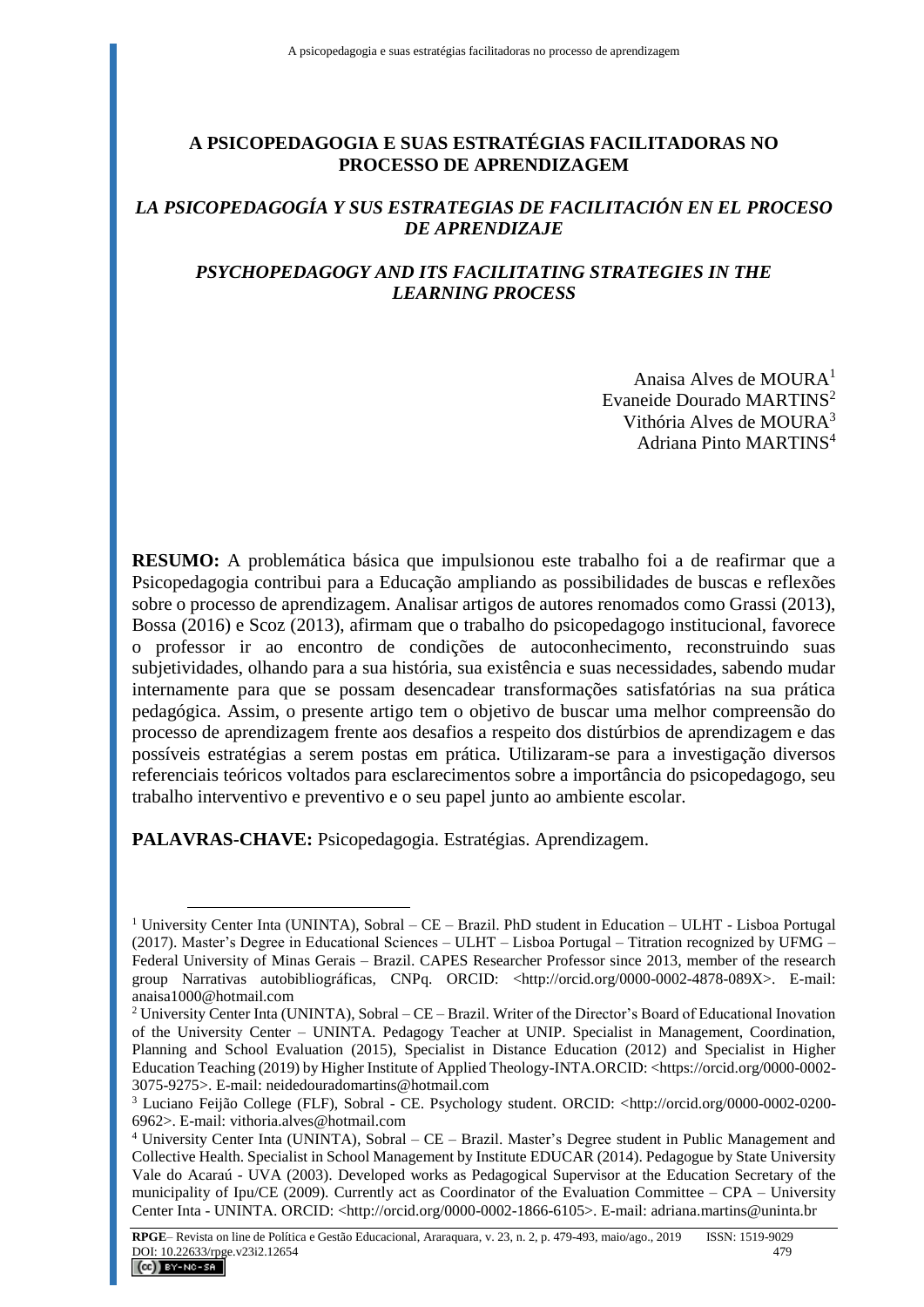*RESUMEN: El problema básico que impulsó este trabajo fue reafirmar que la psicopedagogía contribuye a la educación ampliando las posibilidades de búsqueda y reflexiones sobre el proceso de aprendizaje. Analizar artículos de reconocidos autores como Grassi (2013), Bossa (2016) y Scoz (2013), que afirman que el trabajo del Psicopedagogo institucional, favorece al maestro para que cumpla con las condiciones de autoconocimiento, reconstruyendo sus subjetividades, buscando Por su historia, su existencia y sus necesidades, sabiendo cambiar internamente para que puedan desencadenar transformaciones satisfactorias en su práctica pedagógica. Por lo tanto, este artículo tiene como objetivo buscar una mejor comprensión del proceso de aprendizaje en relación con los desafíos de los trastornos del aprendizaje y las posibles estrategias que se implementarán. Se utilizaron varias referencias teóricas para investigar la importancia de la psicopedagoga, su trabajo de intervención y prevención y su papel en el entorno escolar.*

*PALABRAS CLAVE: Psicopedagogía. Estrategias. Aprendizaje.*

*ABSTRACT: The basic problem that boosted this work was to reaffirm that psychopedagogy contributes to education by expanding the possibilities of searching and reflections on the learning process. Analyze articles by renowned authors such as Grassi (2013), Bossa (2016) and Scoz (2013), who affirm that the work of the institutional psychopedagogue, favors the teacher to meet conditions of self-knowledge, rebuilding his subjectivities, looking for their history, their existence and their needs, knowing to change internally so that they can trigger satisfactory transformations in their pedagogical practice. Thus, this article aims to seek a better understanding of the learning process in relation to the challenges of learning disorders and possible strategies to be implemented. Several theoretical references were used to investigate the importance of the Psychopedagogue, its interventive and preventive work and its role in the school environment.*

*KEYWORDS: Psychopedagogy. Strategies. Learning.*

## **Introduction**

The work presented here has as its theme "Psychopedagogy and its strategies that facilitate the learning process", considering the fundamental role of the psychopedagogue within the school context, as a participant in the multidisciplinary team that intends the success of the student.

In this context, the questions that underlie this work were thus determined: how can the differentiated strategies proposed by psychopedagogues help teachers and students in learning? What actions have been developed in accordance with the School's Political Pedagogical Plan that can be developed from the perspective of psychopedagogy?

In recent years, with access to the school guaranteed for most Brazilian children, there is an increasing concern about improving the quality of education, especially in the public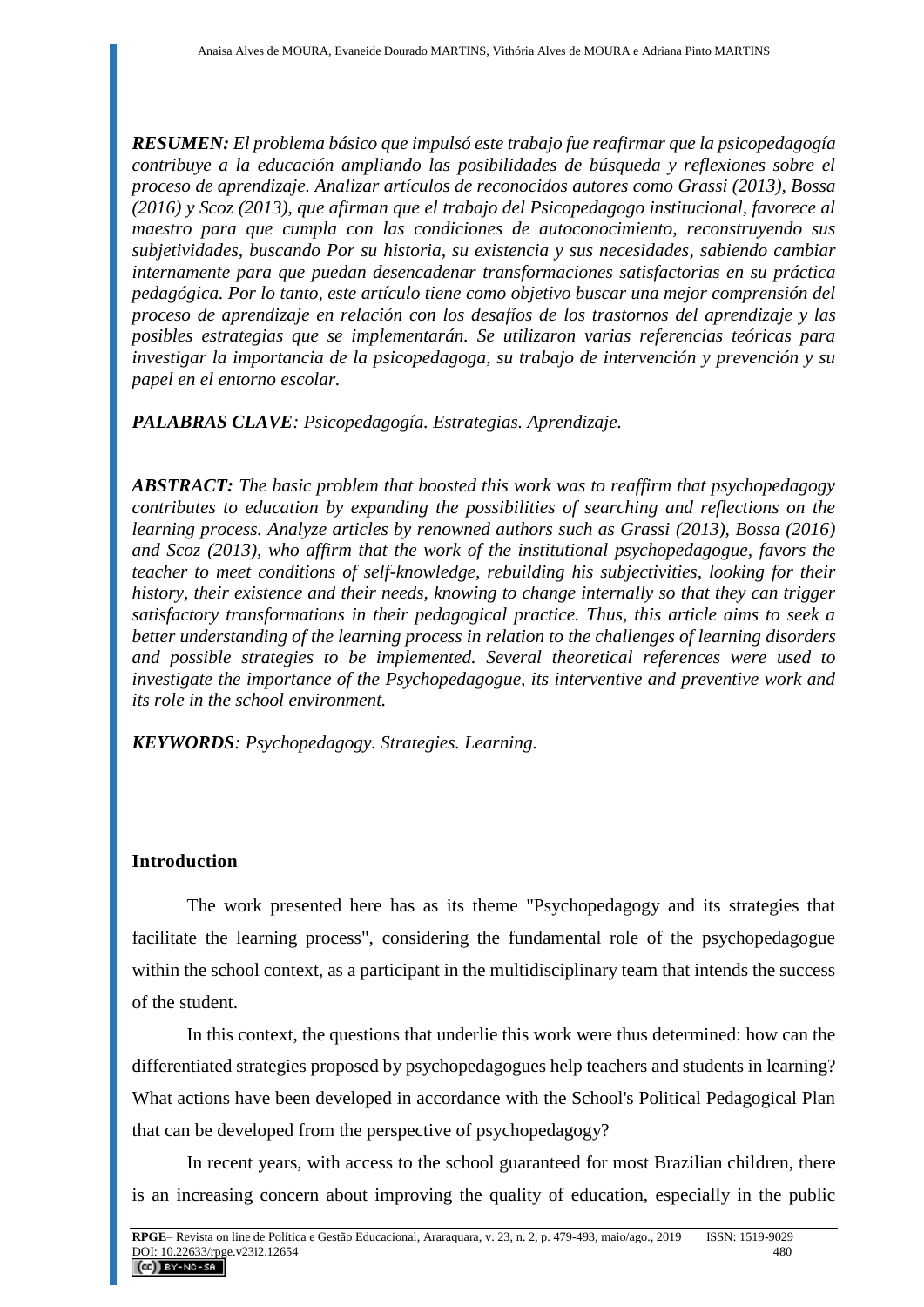school. In order to respond to this challenge, it is urgent that the school promotes changes in its structure, organization and, especially, pedagogical practices. For this reason, it is extremely important to train teachers, whether initial or continuing, in order to promote the conditions for the school to effectively fulfill its role of teaching and training citizens who are active in the construction of a society characterized by equity and justice. This area of psychopedagogy works with the learning processes, because of this happens the concern of continuous training of these professionals (DROUET, 2015).

It also contributes to an interdisciplinary area of knowledge, values the construction of the broader education that can interact with the different areas of knowledge, in the construction of the student's knowledge, thus acting as a preventive character that avoids or minimizes situations of failure.

This resource offers the teacher, along with the psychopedagogue, an aid in the work, acting directly on the problems of learning, softening it, discovering in the learner its capacities and developing activities that assist in the ordering and coordination of its ideas and intellectual manifestations.

The general objective of this work is to seek a better understanding of the learning process in the face of the challenges regarding learning disorders and possible strategies to be put into practice.

The methodology used for research is exploratory, qualitative, based on a bibliographical research based on the accurate analysis of scholars who dealt with the subject and scientific articles published by electronic means, taking into account as a criterion the updating of information contained in periodicals. The survey took place between the months of August and November of 2018.

The theories that served as a basis for this study came from authors such as Drouet (2015), Scoz (2013), Soares (2014), Andrade (2015), Barbosa (2016) and Bossa.

#### **Brief historic of the psychopedagogy**

The emergence of psychopedagogy occurs in Europe in the twentieth century. However, we do not have precisely the year, since it is not yet a consensus data in literature. According to Andrade (2015, p. 76), "the emergence occurred in the 1920s, in which the first Psychopedagogy Center of the world was instituted".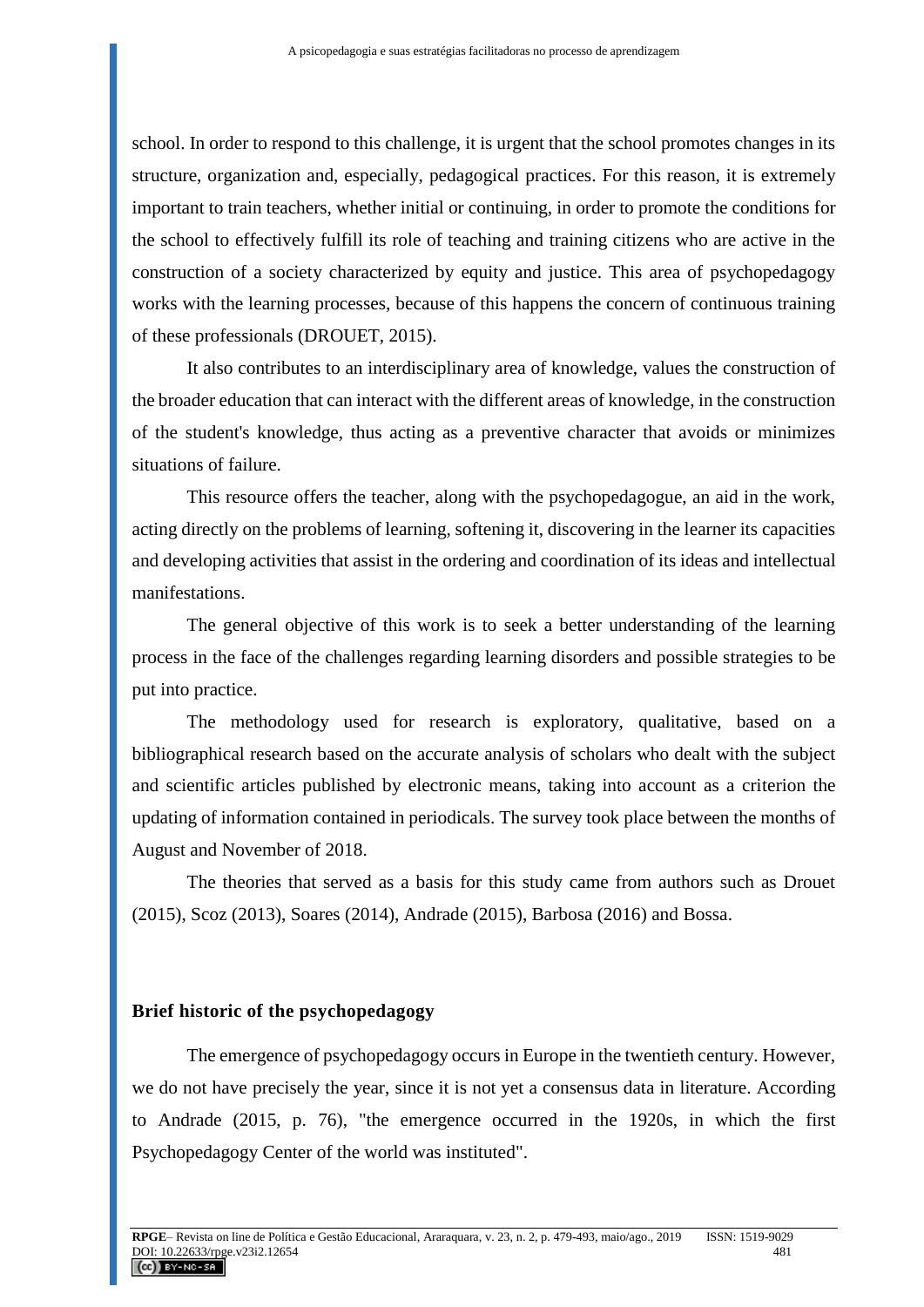On the other hand, Bossa (2016) and Scoz (2014), point out that Psychopedagogy would have arisen in 1946, when the creation of the first Psychopedagogical Centers in Europe.

The Psychopedagogy initiated in these centers had, among its central objectives, to help children and adolescents who presented behavior difficulties (at school or in the family), according to the standards of the time, with the objective of re-educating them to their environment through a psycho-pedagogical accompaniment (BOSSA, 1994).

Such re-education practice consisted of identifying and treating learning difficulties based on measurement actions, classification of deviations and preparation of work plans. In Andrade's studies (2015, p.58), she states that "the knowledge necessary for this practice belonged to Psychology, Psychoanalysis and Pedagogy and the predominant type of approach was the medical-pedagogical".

Argentina was one of the major influencers of Psychopedagogy, a period in which Latin American countries were governed by authoritarianism, so that Psychopedagogy was inserted for us in a clandestine way (ANDRADE, 2015). As in Argentina, Psychopedagogy in Brazil was also built under a medical-pedagogical approach and with a more practical than academic nature. In a more preventive way, Brazil had already counted on an initiative of psychopedagogical work, especially focused on the teacher-student relationship.

However, the literature shows that the purpose that prevailed in the ancient history of Brazilian Psychopedagogy was to act on the problems related to neurological dysfunctions or, more precisely, what was denominated in the era of "Minimal Cerebral Dysfunction" (DCM, Portuguese initials) (BOSSA, 2016).

Only after almost twenty years of effective psychopedagogical practice in Brazil, in 1979, the first course of specialization in Psychopedagogy of the country, initially called the Psychopedagogical Reeducation Course, appeared. It was created at the Sedes Sapientiae Institute (SP) and was not legally recognized.

Although the country still maintains the tradition of psychopedagogical training in specialization courses in the mid-2000s, the Brazilian Psychopedagogy began to aim for great progress, creating other types of training courses in the area, resulting in a large significant increase in academic production within this field (FONTES, 2006).

**The practice and profile of the psychopedagogue in the school environment and its appreciation**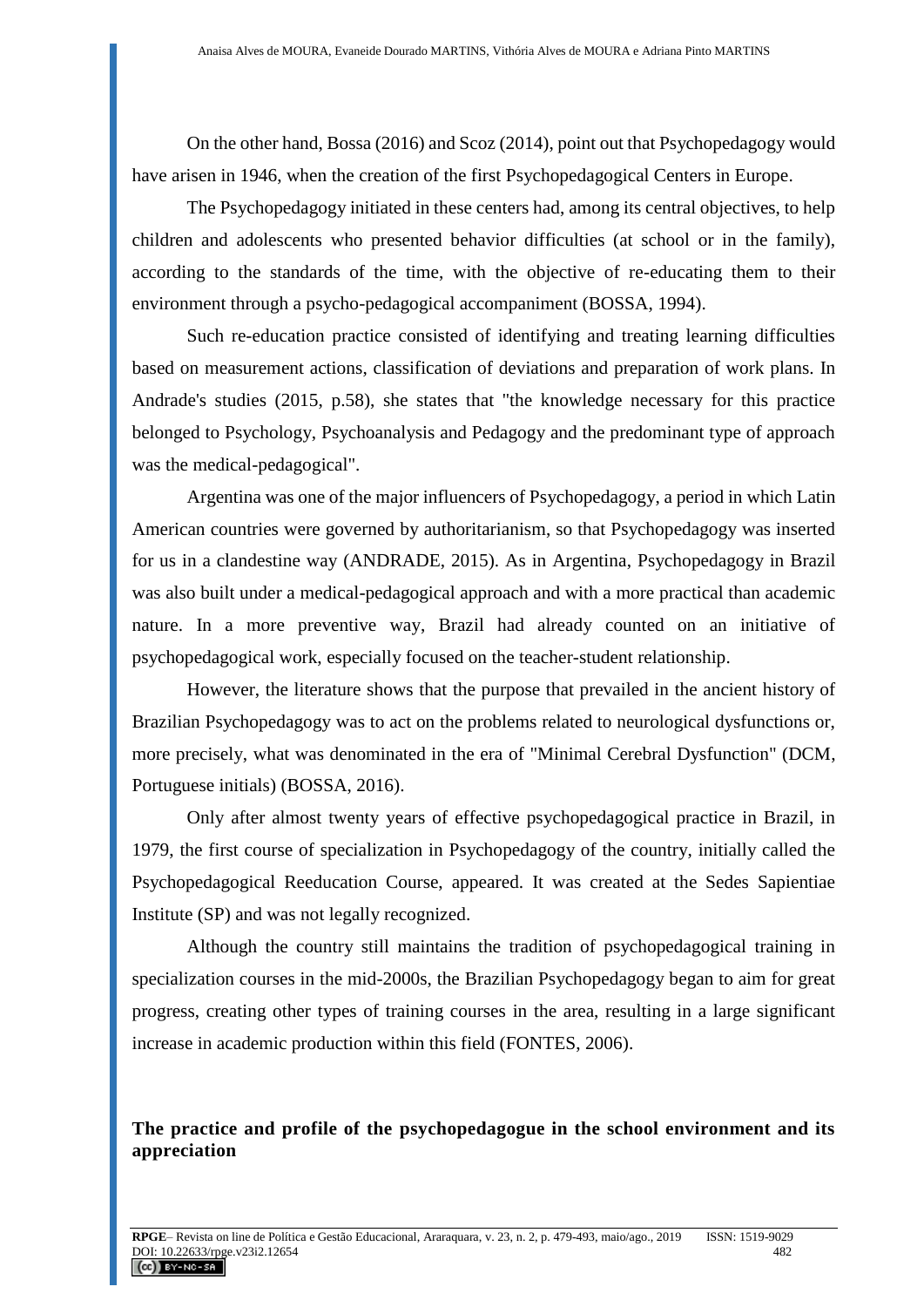The psychopedagogical practice is understood as the knowledge of the learning processes in their most diverse aspects: cognitive, emotional or corporeal. Psychopedagogical work is part of the teaching-learning process, working with professionals involved in school institutions as a way of prevention, detecting moments of difficulties and predicting issues that would be a reason for future treatment in the educational life of learners, as well as interacting with school organization chart when problems of learning difficulties are already in place, working on diagnoses and psychopedagogical therapies.

The psychopedagogue is a professional able to work in the clinical and institutional area, which can be in the school environment, in hospital in a business environment. In Brazil, can only practice the profession the holders of a certificate of completion in specialization postgraduate psychopedagogy course, issued by institutions duly authorized or accredited under the terms of current law-Resolution 12/83 of 06/10/83 - which forms the experts (CFE, 1983).

The psychopedagogue can act in several areas, in a preventive and therapeutic way, to understand the processes of development and human learning, resorting to various strategies aiming to deal with problems that may arise.

The qualified professional in the area of psychopedagogy in his / her work perceives difficulties in the learning process of the student, from this confirmation realizes the integration, promoting orientations. In the assistance aspect, the professional works with teachers, managers and coordinators helping them to rethink the role of the school in relation to the student's learning (BOSSA, 2016).

In a preventive line, the psychopedagogue can perform a teaching practice, involving the preparation of education professionals, or acting within the school itself. Since its function is preventive, it is up to the psychopedagogue to detect possible concerns in the learning process and from its perception will take the necessary measures. Throughout this process, this professional must be a mediator, going beyond simply joining the knowledge of psychology and pedagogy. The psychopedagogue can act both in health and education, since its knowledge aims to understand the varied dimensions of human learning. In a therapeutic line, "the psychopedagogue deals with learning difficulties, diagnosing, developing remediation techniques, guiding parents and teachers, establishing contact with other professionals in the area of psychological, psychomotor, speech-language and educational" (GRASSI, 2013, p.64).

Likewise, it has the possibility of working with hospitalized children and their learning process in partnership with the multidisciplinary team of the hospital institution, such as psychologists, social workers, nurses and doctors. In the business field, the psychopedagogue can contribute to the inter and intrapersonal relationships of individuals of the company.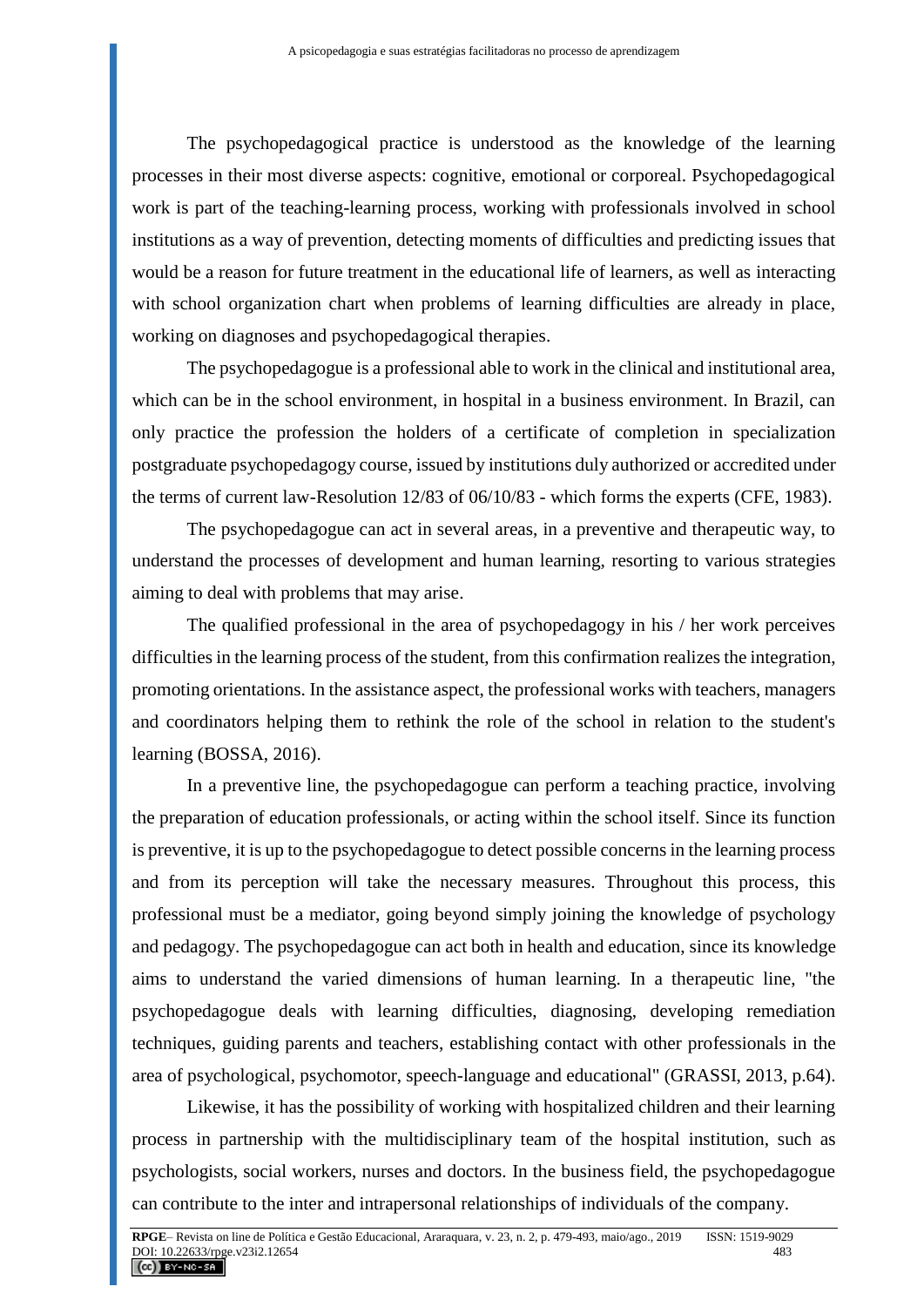The diagnosis made by the psychopedagogue is an initial work of identification, where research and intervention take place, but both occur concomitantly with the purpose of monitoring the individual's evolution (BOSSA, 2016).

Faced with poor academic performance, schools are increasingly concerned about students who have learning difficulties, no longer know how to deal with children who can not learn according to the normal process and do not have an intervention policy capable of contribute to overcoming learning problems.

It is in this context that the institutional psychologist, as a qualified professional, is able to work in the educational field, assisting teachers and other professionals of the school institution to prevent problems and improve the conditions of the teaching-learning process. It identifies learning problems that can lead to sequenced repetition and school dropout, leading to identity, this professional holds a body of scientific knowledge from the articulation of various areas. According to Libâneo (2016, p. 90), "the school reflects the characteristics observed in the broader social life: hierarchical power relations, fragmentation and bureaucratization of pedagogical work".

The psychopedagogue must take care in bureaucratizing the work of the teacher, since its focus must be on developing positive conditions in the educational processes. Its objective should be to reinsert the individual, whether child, adolescent or adult in a satisfactory and healthy learning (LIBÂNEO, 2016).

It is observed that the psychopedagogue is the professional of action, whose praxis implies a broad set of attitudes, involving himself and others as human beings in the learning processes, the psychopedagogical procedure is in the attitude of the one who challenges the subject of learning, and his approach is found in the tacit teachings and in his worldview.

By reflecting a little on learning, it can be said that, from the moment we are born, we begin the learning process. Given this, the human being builds his personality structure in the fabric of social relations in which he is inserted. As he "transforms reality around himself, he constructs himself, weaving his network of knowledge, from which he will interact with the social milieu, determining his actions, his reactions, and finally his social practices" (BARBOSA, 2016, p. 87).

Learning occurs in the stimulation of the environment on the mature individual, where, in the face of a situation/problem, a behavior change is expressed, receiving interference from several factors: intellectual, psychomotor, physical, social and emotional.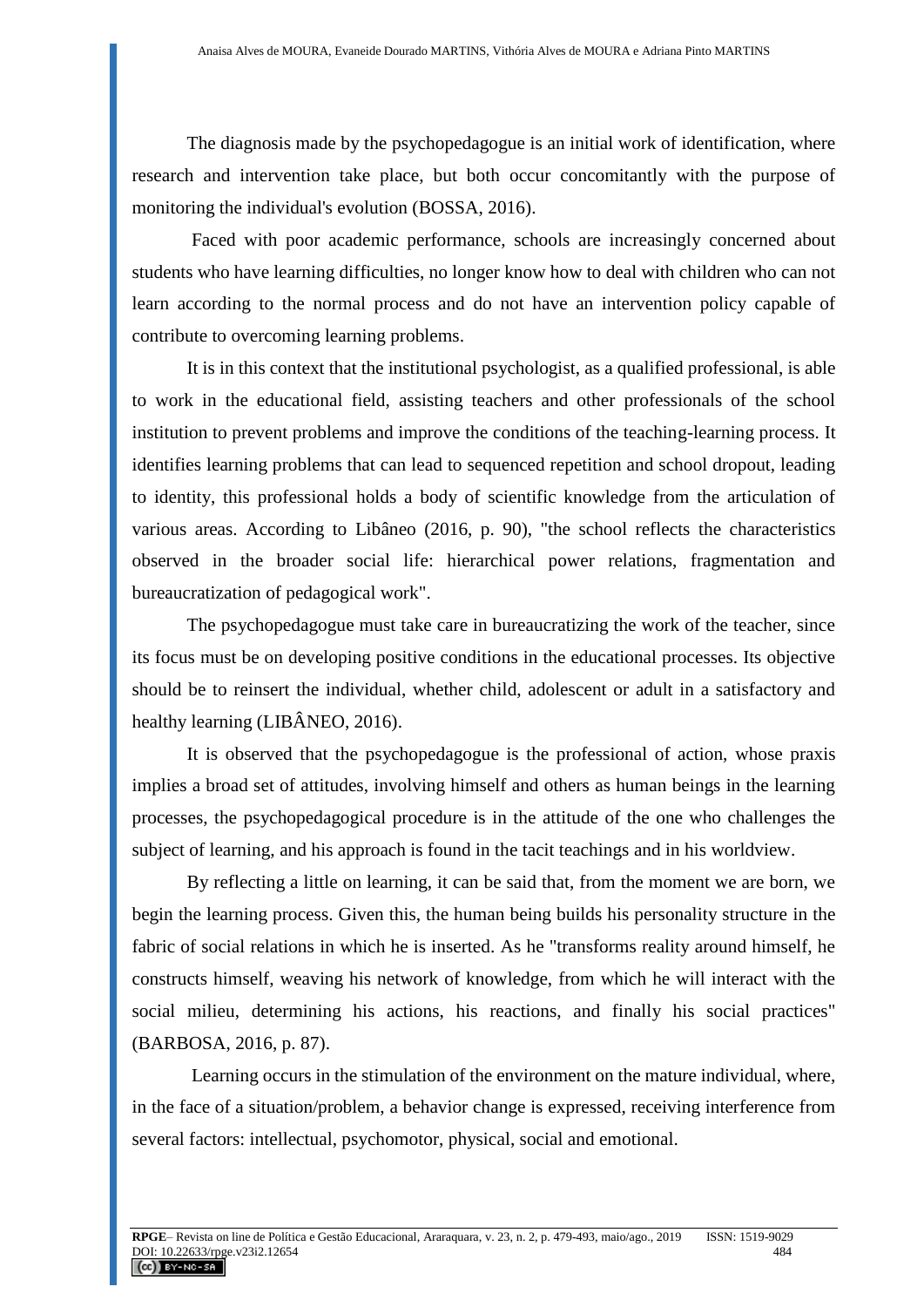Teachers elaborate their teaching plans, but will be asked if the didactics used is in accordance with the pedagogical proposal of the school, or simply ignore and/or do not adopt any criteria (SCOZ, 2013).

Within the institutions our knowledge network is forming, so it is necessary to insert the psychopedagogy to study how the interpersonal relationships occur in these environments. Besides school, psychopedagogy is increasingly present in hospitals and companies. Its role is to analyze and point out factors that favor, intervene or impair good learning in an institution.

The psychopedagogue acts in a preventive manner and is indicated to advise and clarify the school about various aspects of the teaching-learning process. In the school context, this professional contributes to the clarification of learning difficulties that are not only caused by student's deficiencies, but are consequences of school problems, such as: organization of the institution, teaching methods, teacher/student relationship, teacher's language, among others. He/she can act preventively with the teachers.

The psychopedagogue must know the elements that make the subject learn, this will contribute to the advancement of those who have learning difficulties (BOSSA, 2016). However, according to Soares (2014), psychopedagogy makes it possible to study the characteristics of human learning, such as the learning process and the ability to recognize which factors influence learning by inserting appropriate treatment.

The psychopedagogue, in turn, has the function of observing and evaluating the true need of the school and meeting its wishes, as well as verifying, together with the politicalpedagogical project, how the school conducts the teaching-learning process, how it guarantees the success of their students and how the family plays its part in partnership. Considering the school responsible for a great part of the formation of the human being, it provides a psychopedagogue through a preventive work to solve problems (ANDRADE, 2015).

The role of the school psychopedagogue is of paramount importance, since it can and should be thought from the institution, which fulfills a social function that is to socialize the available knowledge, promote cognitive development, that is, through learning, the subject is inserted, in a more organized way in the cultural and symbolic world that incorporates society.

Vygotsky (2012, p. 21), in considering learning as profoundly social, states that "when parents help and guide the child from the beginning of their life, they give it a mediated social attention, and thus develop a kind of voluntary and more independent attention, that it will use in the classification and organization of its environment".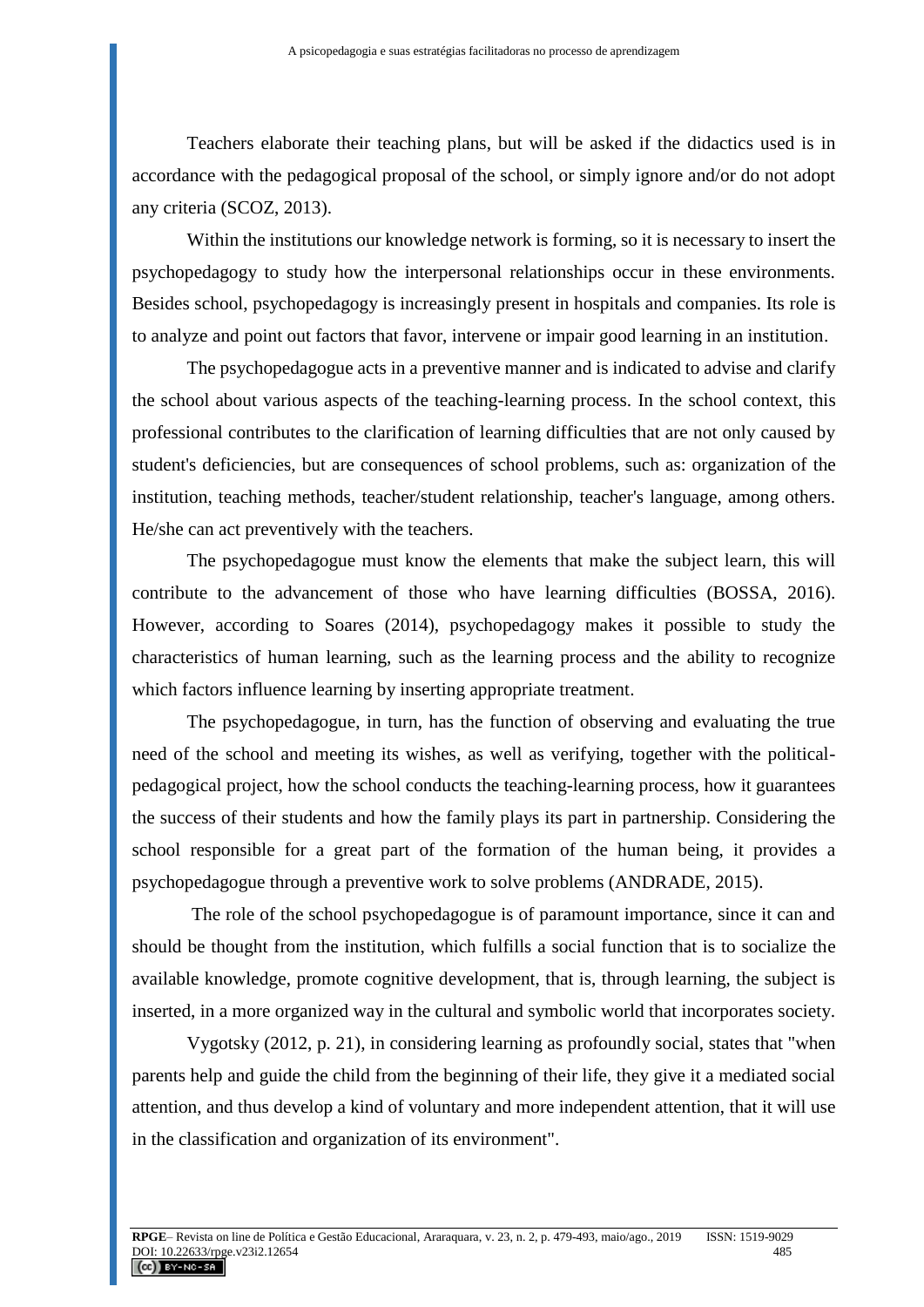Such a consideration is based on the ground that man becomes human, appropriating mankind produced historically. In this context, teaching has the function of transmitting the social-historical experiences that change over time.

The psychopedagogue is being valued since, there has been a growth of scientific materials produced and published. In this way, preventive psychopedagogy with evidence, in an institutional dimension, when accepted and without prejudice is seen differently for the improvement of learning (GRASSI, 2013).

The presence of psychopedagogues in the educational institutions space is an interesting factor to build strategies, where it will be possible to make use of the different theoretical and practical articulations of the psychopedagogical field, proposing to improve the quality of interpersonal relationships in the experience of the objectives contained in the mission of each institution. "The educational manager conscious of the purposes of human improvement will perceive the essentiality of this work, because he knows how important it is to know other possibilities of interpretation and action before reality" (LIBÂNEO, 2016, 58).

According to Bossa (2016), the psychopedagogue can collaborate in the elaboration of the pedagogical project, that is, through its knowledge help the school to answer fundamental questions like: What to teach? How to teach? Why teach? It can perform the institutional diagnosis to detect pedagogical problems that are impairing the quality of the teaching-learning process; to help the teacher understand when his or her way of teaching is not appropriate to the student's learning; to guide the teacher in accompanying the student with learning difficulties; and also make referrals for speech therapists, psychologists, neurologists, psychiatrists and others.

### **The challenges of learning disorders under the psychopedagogical approach**

The concept of learning disorders concerns broad problems in the manifestations of the most significant difficulties in acquiring and understanding learning abilities. In the studies of Soares (2014, p. 75)

> In Brazil, it was Lefèvre in 1975 who introduced the term disorder as: "syndrome that refers to the child of average or above average intelligence, with learning problems and / or certain behavioral disorders of mild or severe degree, associated with discrete deviations from the functioning of the Central Nervous System (CNS), which can be characterized by various combinations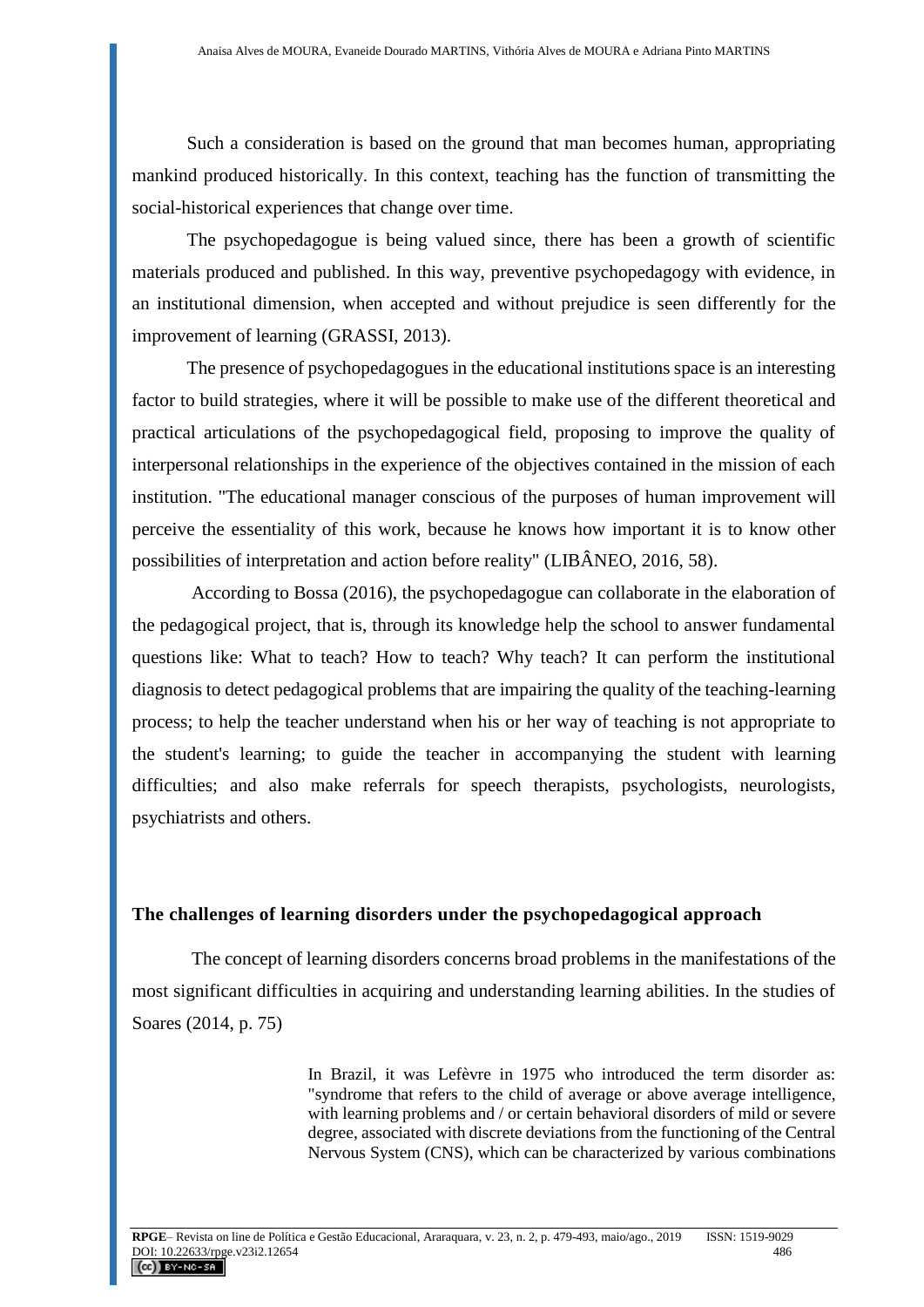of deficits in perception, conceptualization, language, memory, attention and motor function". 5

Thus, children who present learning disorders consequently "present difficulties of acquisition of theoretical matter, although they present intelligence considered normal. The main disorders are: dyslexia, failure to process reading and writing skills during development "(ANDRADE, 2015, p.45). According to Scoz (2014, p. 77), "dyslexia consists of alterations resulting from discreet sensorial limitations or abnormalities in the dynamic organization of the brain circuits responsible for visual-audio-motor coordination".

Individuals with dyslexia have specific learning differences, therefore, it is not a disease but a different way of thinking, not assigning an incapacity. Children, when they begin literacy, already master the oral language, being able to begin the learning of writing. In Scoz's thinking (2013, p. 132) he states that "there are more specific rules of writing, and there are greater difficulties in his learning".

The dyslexic presents a specific alteration of reading and writing, however, it requires more in-depth studies, since it is a complex subject. Learning to read and write is a milestone in the lives of children, however, many of them present difficulties in this process and require professionals to improve on this subject, so that the intervention is performed early. According to Bossa (2016, p. 75), "etymologically, it is a disorder of neurological origin, congenital and hereditary, being common to be present in close relatives".

When dyslexia is diagnosed and treated early, emotional and behavioral impacts are avoided and the child is able to overcome their difficulties and continue the literacy process. For Soares (2014), to diagnose this deficit should be used methods to determine the level of functionality of the reading, its potential and to verify the capacity, degree of disability, neuropsychological dysfunction, and recovery tactics in order to improve the process neuropsychological.

According to Scoz (2013, p.88) "dysgraphia is the lack of motor ability to transpose through writing what has been captured visually or mentally, the child presents slowness in the tracing and illegible letters. It is a disorder resulting from a visual-motor integration disorder".

 $\overline{a}$ 

<sup>5</sup> No Brasil, foi Lefèvre em 1975 que introduziu o termo distúrbio como: "síndrome que se refere à criança de inteligência à média ou superior à média, com problemas de aprendizagem e/ou certos distúrbios do comportamento de grau leve ou severo, associados a discretos desvios do funcionamento do Sistema Nervoso Central (SNC), que podem ser caracterizados por várias combinações de déficit na percepção, conceituação, linguagem, memória, atenção e na função motora".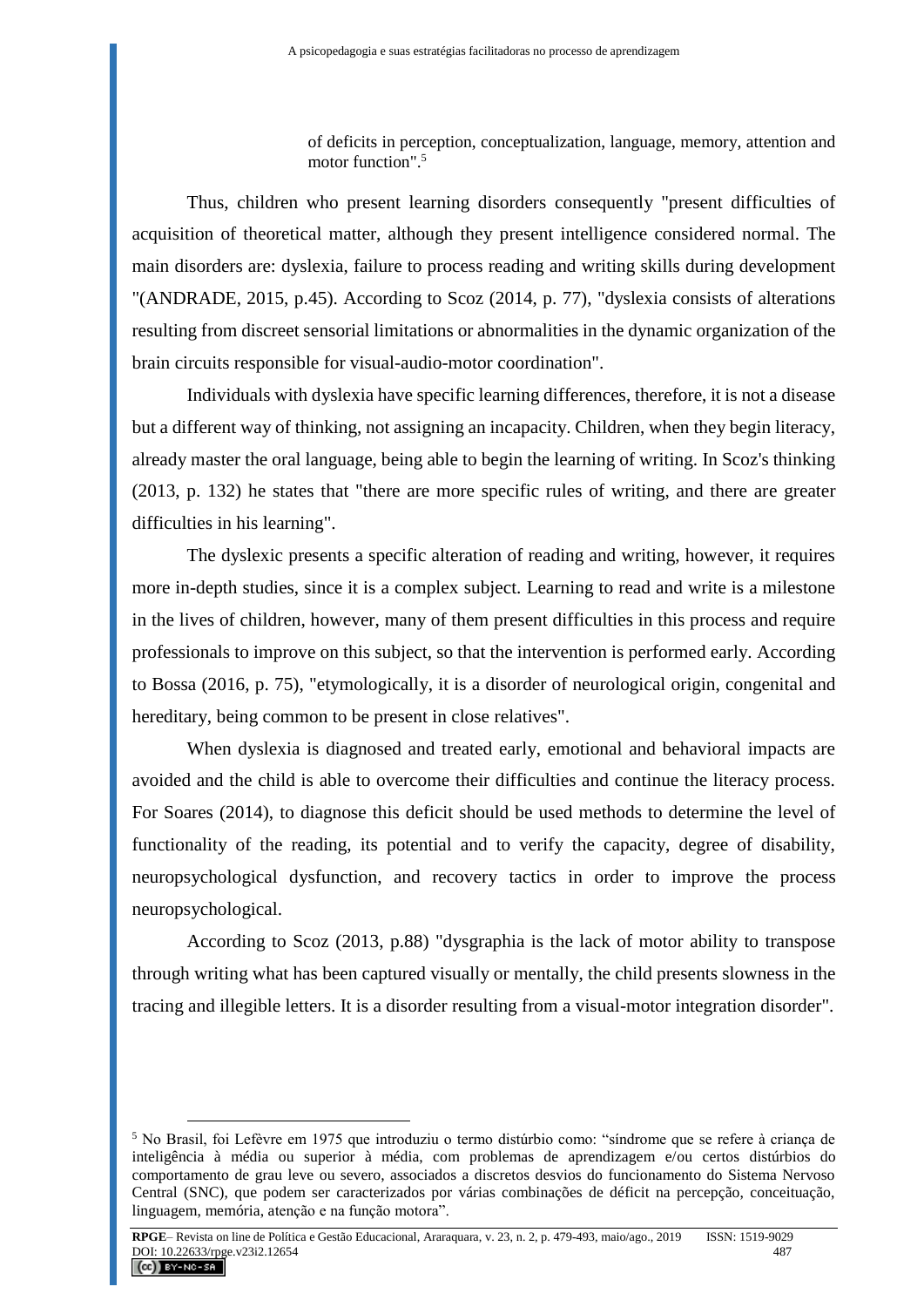This is due to an inability to remember lyrics. When this factor occurs, it means that the child has no visual, motor and intellectual or neurological impairment. However, it cannot transmit visual information to the motor system.

There are several studies that mention that dysgraphia, that is, any other difficulty that is linked to teaching-learning should be social, emotional, even psychomotor (GRASSI, 2013).

The child may present one or two types of dysgraphia: Motor dysgraphia (discalligraphy), where the child can speak and read, but finds difficulties in fine motor coordination to write letters, words and numbers, ie see the graphic figure, but can not make the moves to write. And the perceptive dysgraphia in which it cannot make the relation between the symbolic system and the spellings that represent the sounds, the words and phrases. It has the characteristics of dyslexia being that it is associated with reading and writing dysgraphia.

The treatment requires an individualized intervention of the professional complementary to the school. Parents and teachers should avoid reprimanding the child and seek to stimulate them in their difficulties and highlight their progress. At the time of evaluation, the educator should avoid correcting the activities of the students using red pens and make the student aware of the problem he presents and assist him in his difficulties. (ANDRADE, 2015).

The lack of ability to understand and the ability with the symbols of mathematical processes is called dyscalculia being considered a learning disorder in the area of mathematics. According to Barbosa (2016, p. 43) "The word dyscalculia comes from Greek (*dis*, bad) and from Latin (*calculare*, count) forming: counting badly. This word by *calculare* comes, in turn, from calculation, which means the pebble or one of the counters in an abacus."

This disorder is not caused by mental deficiency, nor visual or auditory deficit, or by poor schooling. The one with dyscalculia makes several errors in verbal problem solving, counting skills, computational skills, numeracy. Any disorder diagnosed by the psychopedagogue should be performed as soon as possible, with a multidisciplinary team involving the family and the school, especially at the beginning of the identification for a more effective treatment (BOSSA, 2016).

These characteristics may lead to emotional distress, resulting in low levels of selfesteem, as well as poor school performance, given the real difficulties in learning. In many cases, the patient has a lack of motivation, a greater difficult to work memory, difficulties in processing speed activities, lack of self-confidence, poor performance in reading and understanding texts; presents internalizing symptoms such as depression, anxiety and difficulties and fluctuation in learning.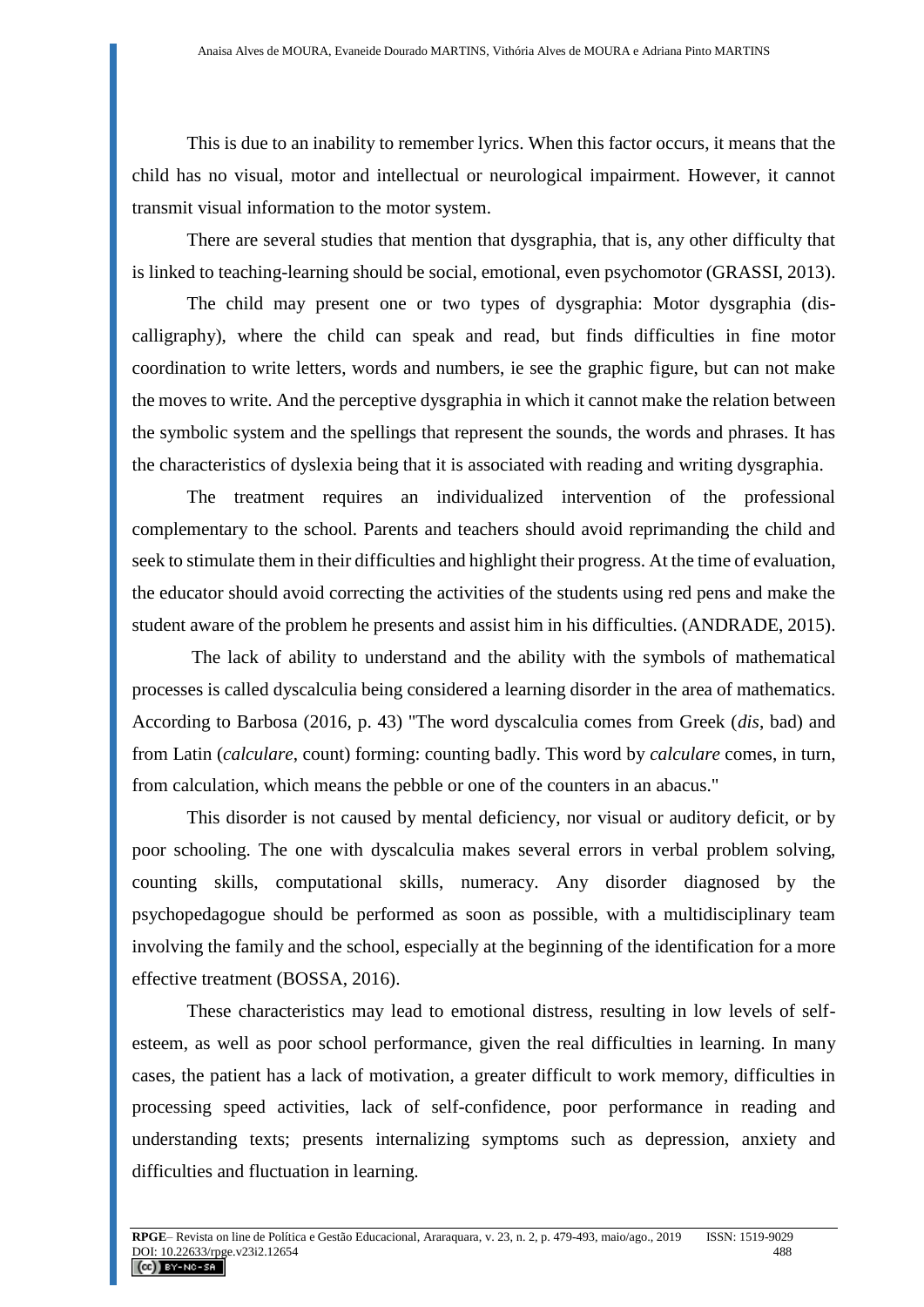These symptoms appear clearly, especially within the classroom. Attention Deficit Hyperactivity Disorder (ADHD) patients, who are under drug treatment, are required to be monitored, and the school must be fully complicit throughout the process. At first, it is the school, based on the difficulties observed, the competence for the first referral to the diagnosis/psychopedagogical evaluation, which may differentiate factors of the student that lead to other referrals, more specialized.

The psychopedagogue that accompanies the child with ADHD must carry out tasks over their difficulties using games, instigating reading and writing, manual work together with playfulness not forgetting the organization of routine and execution in tasks (SOARES, 2014).

The professional trained in the field of psychopedagogy must also perform a reflection work with parents, teachers, adapt the child to their own reality, expanding the possibilities of learning and knowledge. Thus, learning-related disorders have been used to indicate a disturbance or failure in the acquisition and use of information or in the ability to solve problems.

### **Interventions and strategies of psychopedagogy for school success**

The function of the psychopedagogue is to intervene as a mediator. Thus, this intervention must be at first preventive. This preventive work aims to prevent possible learning problems and should be investigative. However, when the child already has disorders, intervention is necessary. Therefore, after an appropriate diagnosis that points to the types of disturbances and the way the child functions, an interventional action should be programmed.

This programming should occur from the moment that the psychopedagogue perceives some abnormality in the learning process of the child or adolescent facilitating an integration and conducting guidelines (GRASSI, 2015).

It is necessary to investigate the problems encountered, the real motives of the disorders and difficulties that, in some possible cases will be lack of attention and/or disinterest. However, when evaluating these questions, they will find some that require psychopedagogical intervention and, in some cases, psychological intervention. Therefore, if it is necessary to evaluate alternatives and diagnoses.

After the diagnosis will occur the intervention, linked to the teaching-learning process, as well as the relationship between teachers and students. Both disorder and indiscipline are factors in which psychopedagogy will intervene and help solve problems (DROUET, 2015).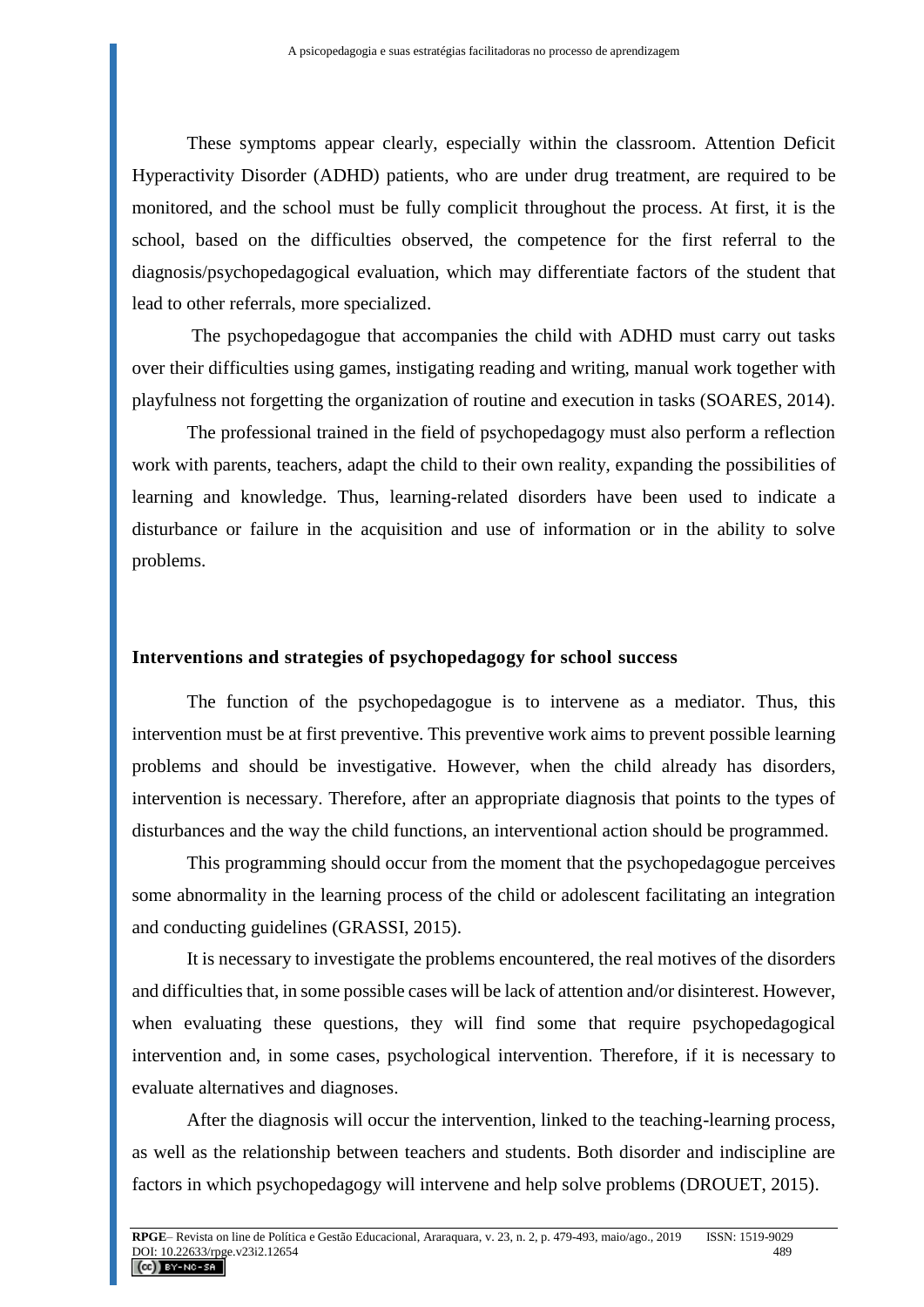Another important factor that must be mentioned, in order to make a pertinent intervention, is the need for the professional to know the teaching-learning process, how they interfere in the educational systems and methods, in the structural problems that intervene. This knowledge requires the psychopedagogue to resort to theories based on the learning process and affective influences (BOSSA, 2016). Within the school institution, learning is considered among all those involved a movement of interaction that results in the discovery and construction of knowledge (BARBOSA, 2016).

Psychopedagogy contributes a lot in educational institutions, however, the qualified professional has a challenging role requiring a view of seeing the subject as a whole (SCOZ, 2013). Therefore, the action of the psychopedagogue is very important enabling an intervention and reorganization of the learning process of the individuals, they use of workshops as support to the intervention.

Students who are insecure and afraid of failures in the learning process and teachers being judged and feeling responsible for the students' disapproval, their lack of interest and even feeling unmotivated in the act of teaching has been one of the important factors, in that the psychopedagogue may think of applying workshops with the purpose of mitigating or solving the problem. According to Grassi (2013, p. 95), "the perspective created from this proposal with Psychopedagogical Workshops should be aimed at rediscovering, for creation and recreation, for the permanent construction of other ways to coexist in the teaching process."

Making use of psychopedagogical workshops as a support for institutional intervention helps the professional to know the subject, his relationship with himself, with others and with the knowledge, which can help in understanding his difficulties. According to Grassi (2013, p. 64), in the schools, the psychopedagogical workshop is carried out with the teaching staff and the directive/pedagogical team, saying "it allows the analysis of several factors and the observation of a series aspects needed for psychopedagogical diagnosis ".

Thus, the possibility of overcoming difficulties becomes closer, enables the improvement of interpersonal relationships, promotes the elaboration and organization of feelings and thoughts, increases self-esteem and facilitates self-knowledge, allowing the awareness of its possibilities and limits.

The role of the psychopedagogue in the school is to help the pedagogical coordinator by developing strategies and guide the faculty in relation to the difficulties experienced by the teacher and the students (GRASSI, 2013).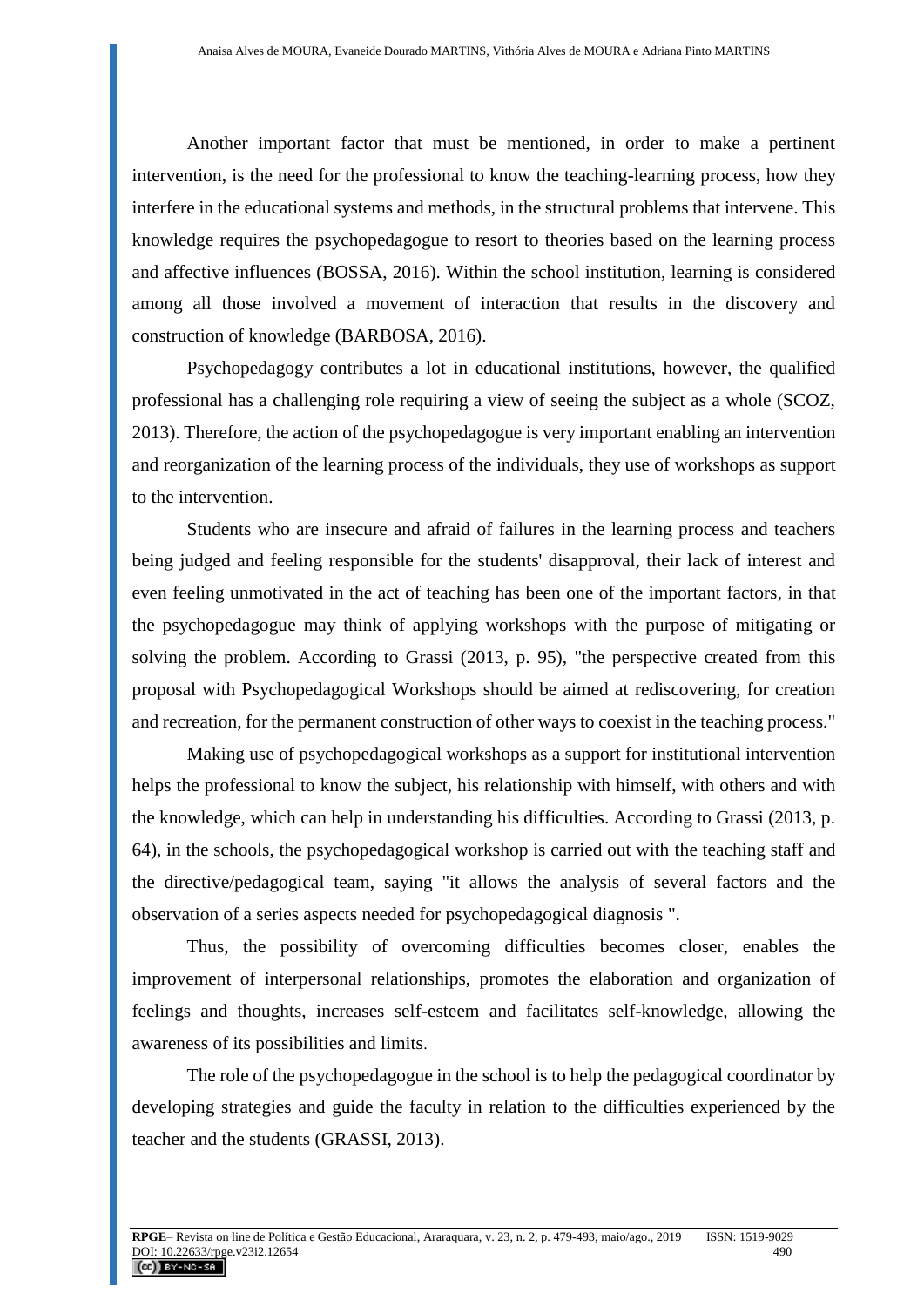As a practical example, one can work with the proposal of Psychopedagogical Workshop that presents four steps to be followed: sensitization, development with games and dynamics, closing reflections and evaluating experiences in a critical way (GRASSI, 2013).

The workshops are moments of diagnosis, knowledge, interaction, overcoming and planning of actions that will enable the psychopedagogue to elaborate strategies that reduce learning difficulties and facilitate the teaching-learning process. There are several strategies to be used, but none more effective than effectively inserting the family in school actions and when detecting disorders, that immediate measures are taken to reduce the harmful outcomes of these disorders through the interventions of the psychopedagogue in partnership with school community.

### **Final considerations**

This work proposed a discussion of how the Psychopedagogy could contribute to facilitate the learning through strategies and actions directed to the attendance of the needs of the students and, consequently, of the improvement of the educational process itself.

In the school institution the psychopedagogue has the perception of detecting failure in the functional area, where those involved in the process cannot commit to the school due to several factors such as: the relationship of students, teachers and managers with the school itself, where both are not felt valued, stimulated, recognized, characterizing a lack of interest in the school and a high degree of requirement of participation of all. With this, the figure of the psychopedagogue is of fundamental importance, because through the intervention made will be possible to rescue the student inside the school and make it rethink about its performance.

The work can be started with the typologies of strategies to be used by psychopedagogues, using the psychopedagogical workshop as a partner of the institutional psychopedagogy in the process of teaching and learning, leading the teacher to reflect on the valuation of his profession in partnership with the psychopedagogue.

After analyzing the ones that the authors researched about the performance of the psychopedagogue in the school context as an important instrument for the facilitation of the learning process. Teachers and learners feel more important in the process, having the opportunity to create, recreate, learn and teach, because everyone starts to produce better results in their knowledge and do. The strategies that Psychopedagogy offers through its professionals are undoubtedly a way to be explored for success in the learning process.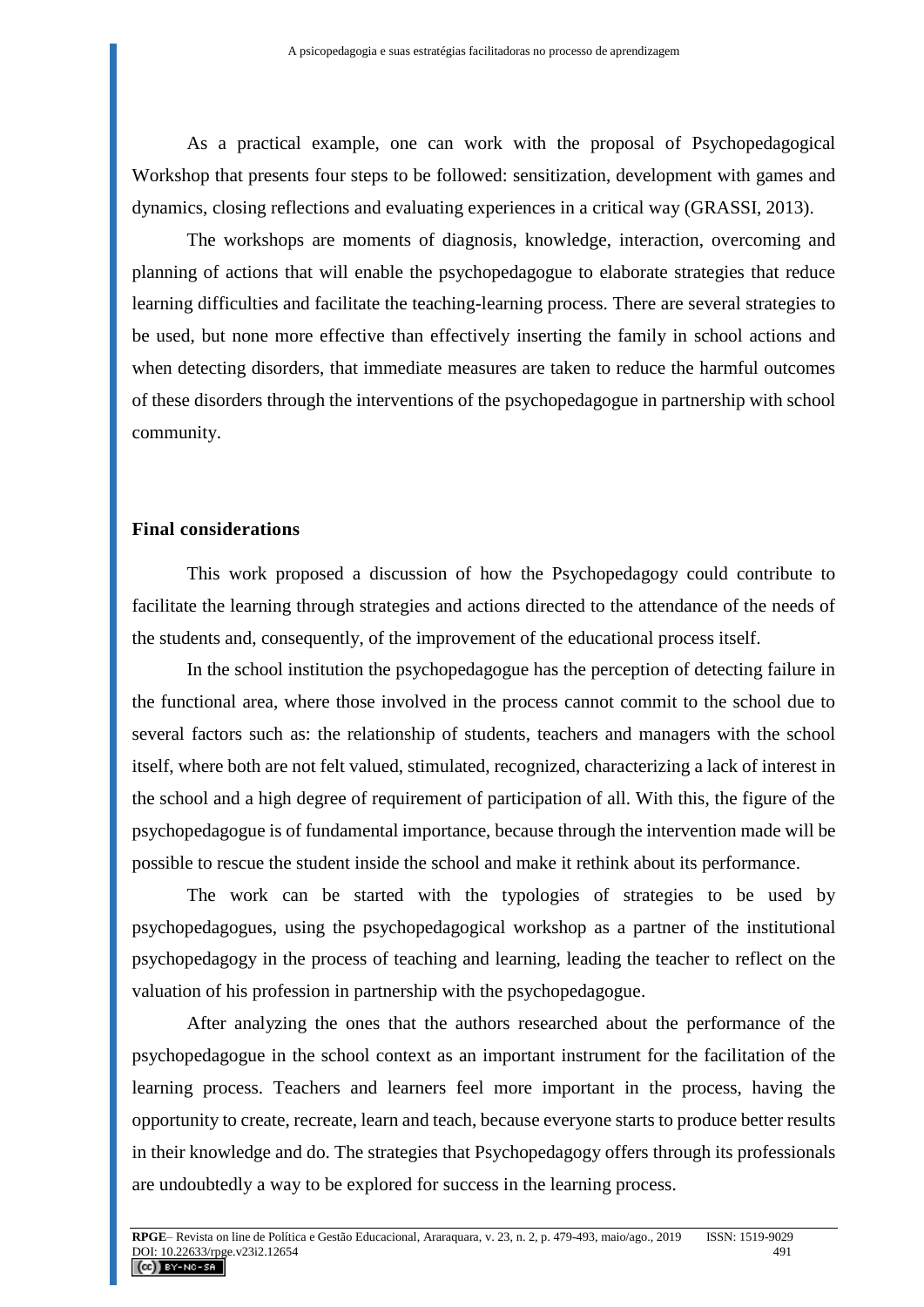# **REFERENCES**

ANDRADE, M. S. Rumos e diretrizes dos cursos de Psicopedagogia: análise crítica do surgimento da Psicopedagogia na América Latina. **Cadernos de Psicopedagogia**, v.3, n.6, 70-71, jun. 2015.

BARBOSA, L. M. S. **A Psicopedagogia no âmbito da instituição escolar.** Curitiba: Expoente, 2016.

BOSSA, N. A. **A Psicopedagogia no Brasil**: contribuições a partir da prática. Porto Alegre: Artmed, 2016.

BOSSA, N. A.; OLIVEIRA, V. B. **Avaliação psicopedagógica da criança de zero a seis anos**. Vozes, 1994.

CONSELHO FEDERAL DE EDUCAÇÃO. **Resolução nº12, de 06 de out. 1983.** Fixa condições de validade dos certificados de cursos de aperfeiçoamento e especialização de para o Magistério Superior, no sistema federal, 1983.

DROUET, R. C. R. **Distúrbios de Aprendizagem**. São Paulo. Ática, 2015.

FONTES, M. A. **Psicopedagogia e sociedade**: história, concepções e contribuições. São Paulo: Vetor, 2006. GRASSI, T. M. **Oficinas psicopedagógicas**. Curitiba. Ibpex, 2013.

LIBÂNEO, J. C. **Didática.** São Paulo. Cortez, 2016.

SCOZ, B. **Psicopedagogia e realidade escolar**: o problema escolar e de aprendizagem. 2ª ed. Petrópolis. RJ. Vozes, 2013.

SOARES, D. C. **Indicadores para uma construção psicopedagógica**. Disponível em: http://www.psicopedagogia.com.br/artigos/artigo.asp?entrlD=243. Acesso: 16 ago. 2018.

VYGOTSKY, L.S. **A formação social da mente**. São Paulo. Martins Fontes. 2012.

# **How to quote this article**

MOURA, Anaisa Alves de; MARTINS, Evaneide Dourado; MOURA, Vithória Alves de; MARTINS, Adriana Pinto. A psicopedagogia e suas estratégias no processo de aprendizagem. **Revista on line de Política e Gestão Educacional**, Araraquara, v. 23, n. 2, p. 479-493, maio/ago., 2019. E-ISSN:1519-9029. DOI: 10.22633/rpge.v23i2.12654

**Submitted:** 10/03/2019 **Required revisions:** 15/04/2019 **Approved:** 06/05/2019 **Published:** 09/06/2019